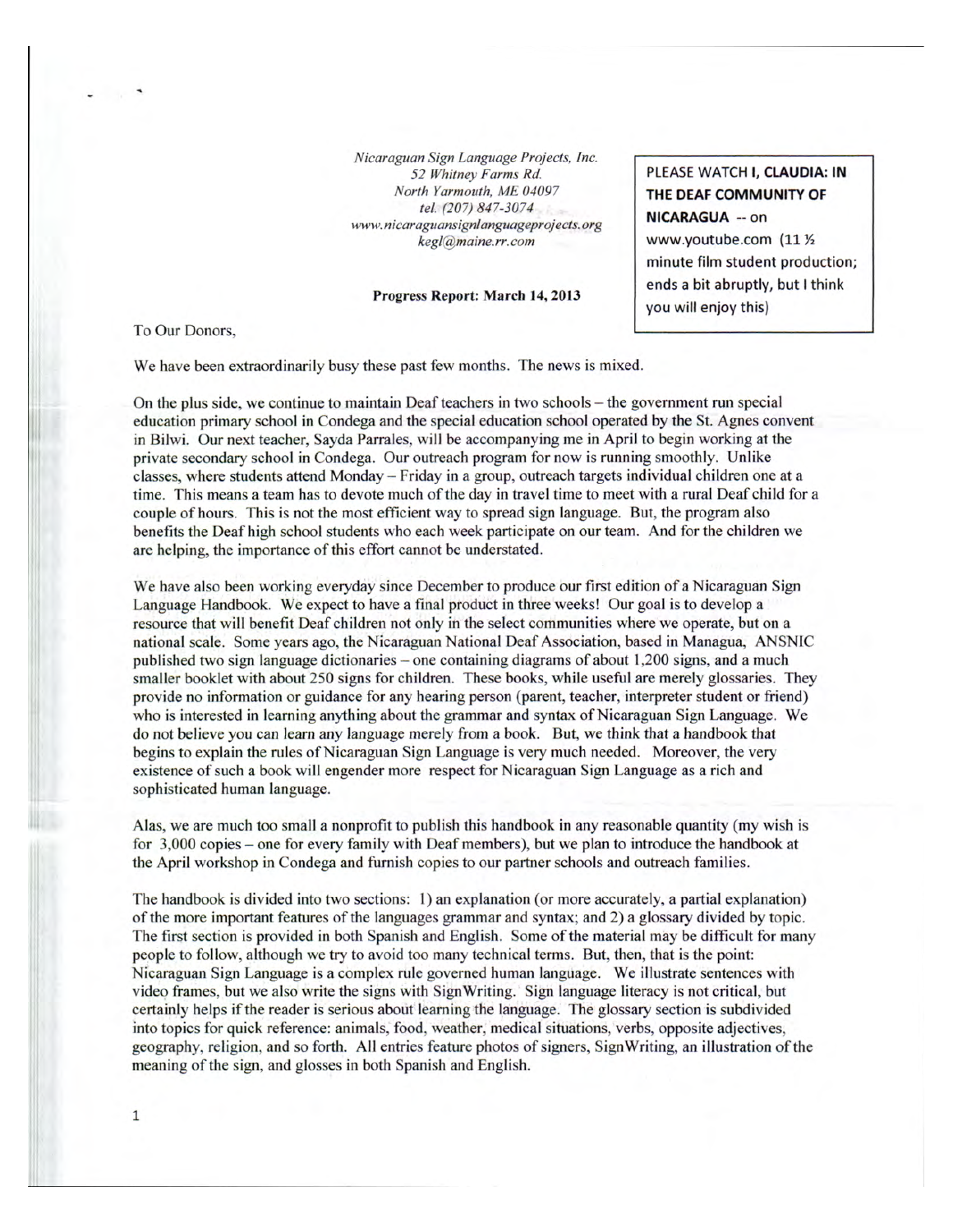This handbook is nothing like the sign language dictionaries being used in Nicaragua today. Here are some excerpts:

## EXCERPT ONE (From Spatial Verbs-Directional)(English version):

When you are signing a sentence with a spatial verb sign, follow the moving figure with your eyes. The moving figure is the actor, and the grounded object is located at the point where the particular action sequence ends. Eye gazing, often coupled with head tilting, is an integral component of the grammar of this sign language. Your Deaf friend needs to process communication input quickly and effectively. Eye gazing and head tilting furnish cues that enable fluent signers to accomplish this.

> Read the facial features signs left to right. The blue eye gaze (with an appropriate head tilt) follows the moving figure classifier (also in blue). The signer's eye gaze (and head tilt) change to track the collision of the vehicle classifier with the stationary classifier clitic.



 $\overrightarrow{P}$ 

Use of three dimensional space is very important in Nicaraguan Sign Language. Here the signer physically signs the flower at a specific location - to her right. Further, she turns her head and gazes at her hands. Her eye gaze and head movement serve to cue us to focus and remember that location. In the second sign, she needs both hands to make the sign for butterfly. She places the butterfly slightly to her left. Her head turns slightly left and her gaze shifts to the new La mariposa vuela a la flor. location because she wants us to see what she is seeing. Her butterfly literally moves across her chest toward the location The butterfly flies to the flower. of the flower. She tracks its flight with her eyes, helping us to see in our own minds the route the butterfly is taking. In the

final sign, the butterfly alights upon the flower. The signer's eyes direct us to follow the moving figure classifier through the remamder of the flight until the small insect reaches the location of the grounded object.

In the past three examples, we have considered sentences with the following verbs: climb-up, crash-into and flyto/land-on. In all three cases, these spatial verbs showed direction and movement. In the case of the boy climbing the tree, the verb showed both the starting or source location (base of the tree) and the ending or goal location. With the car collision, we do not really know where the car came from; we are directed to focus on the impact. Likewise, we know our flying butterfly originated from somewhere else, but the signer wants us to focus on the flower.

Spatial verbs that show direction and movement are called *directional verbs*. These verbs show source location (example: "to leave"), goal location (example: "to touch"'), or both.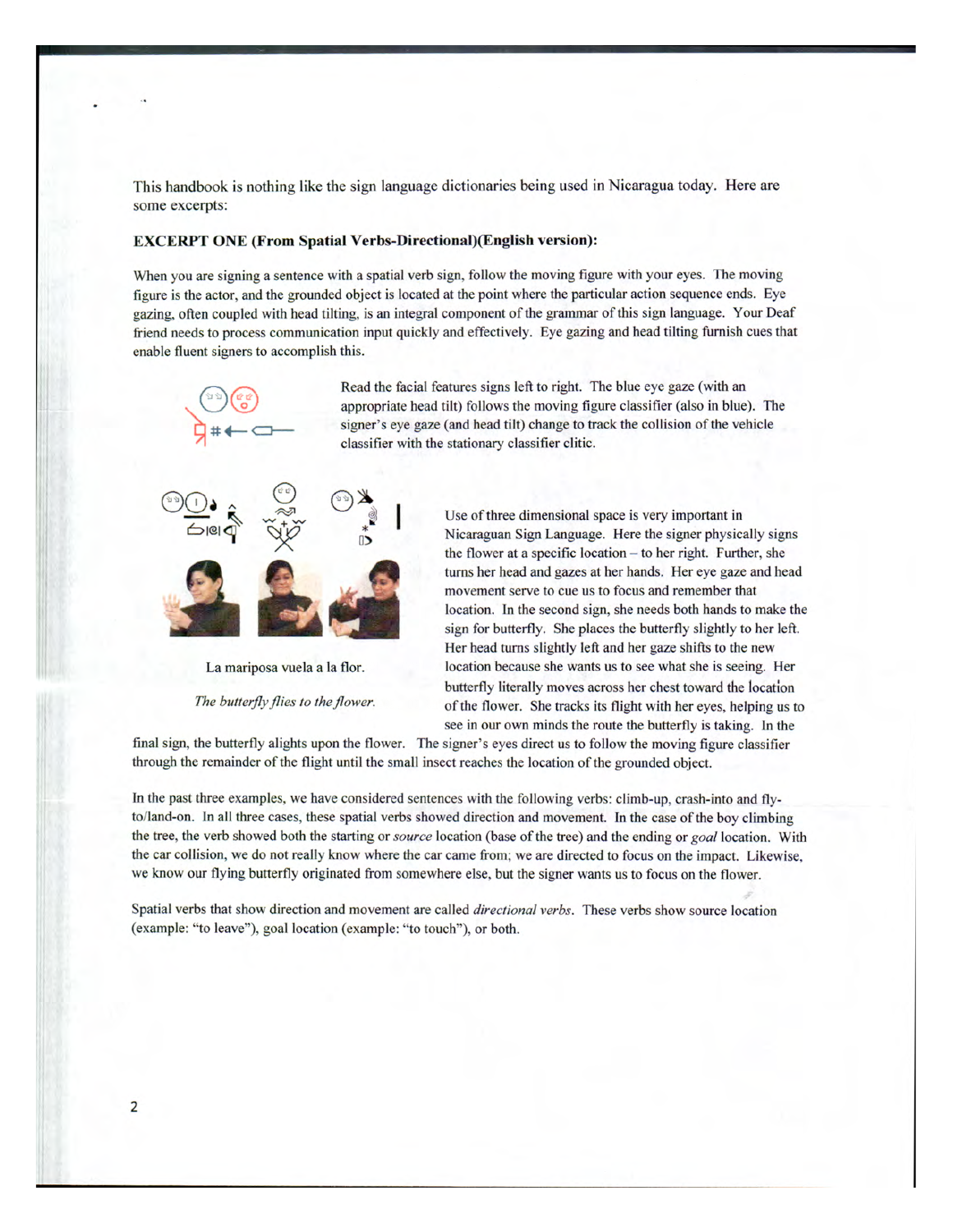EXCERPT TWO, Medical: (Actual page is slightly larger and, of course, the clarity is better.)



EXCERPT THREE, Geography (again, this is a reduced copy):